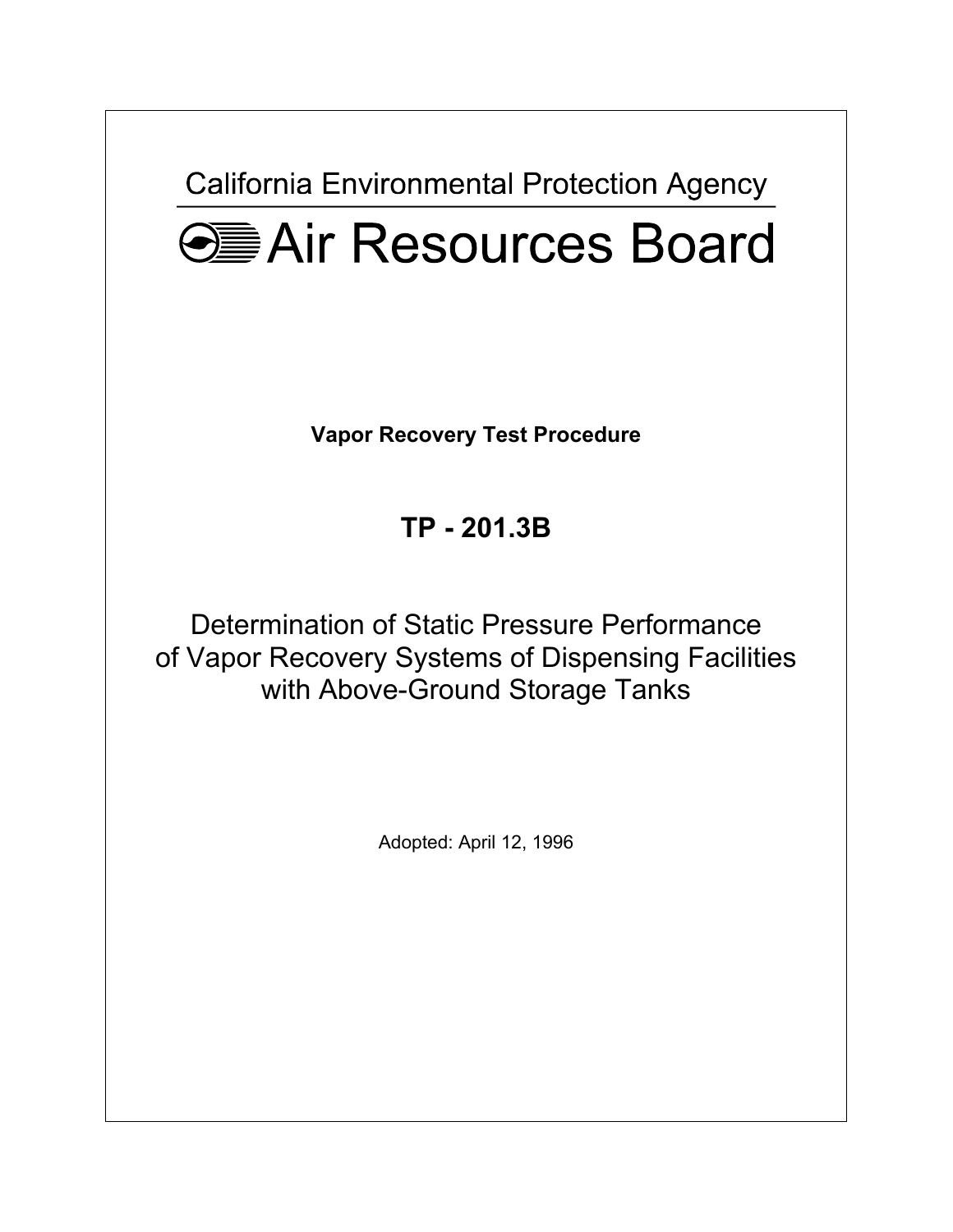# **California Environmental Protection Agency Air Resources Board**

# **Vapor Recovery Test Procedure**

# **[TP-201.3B](https://TP-201.3B)**

# **Determination of Static Pressure Performance of Vapor Recovery Systems of Dispensing Facilities With Above-Ground Storage Tanks**

### **1 APPLICABILITY**

Definitions common to all certification and test procedures are in:

### **D-200 Definitions for Certification Procedures and Test Procedures for Vapor Recovery Systems**

For the purpose of this procedure, the term "ARB" refers to the State of California Air Resources Board, and the term "ARB Executive Officer" refers to the Executive Officer of the ARB or his or her authorized representative or designate.

This applicability of test procedures for static pressure performance is:

- **TP-201.3** (for new installations of systems certified by CP-201)
- **[TP-201.3A](https://TP-201.3A)** (for existing installations of systems certified by earlier versions of CP-201)
- **[TP-201.3B](https://TP-201.3B)** (for aboveground storage tanks)

This test procedure is used to quantify the vapor tightness of any aboveground storage tanks installed at a gasoline dispensing facility (GDF). Leaks in a balance Phase II system may cause excessive vapor emissions. Leaks in a vacuum assist Phase II system may decrease the efficiency of the vapor collection and/or processing system.

This test procedure is used to determine the static pressure performance standard of a vapor recovery system during the certification process and subsequently to determine compliance with that performance standard for any installations of such a system.

## **2 PRINCIPLE AND SUMMARY OF TEST PROCEDURE**

Nitrogen is introduced via the vent pipe until the entire vapor recovery system is pressurized to two (2.0) inches water column. The pressure is then allowed to decay for five (5) minutes.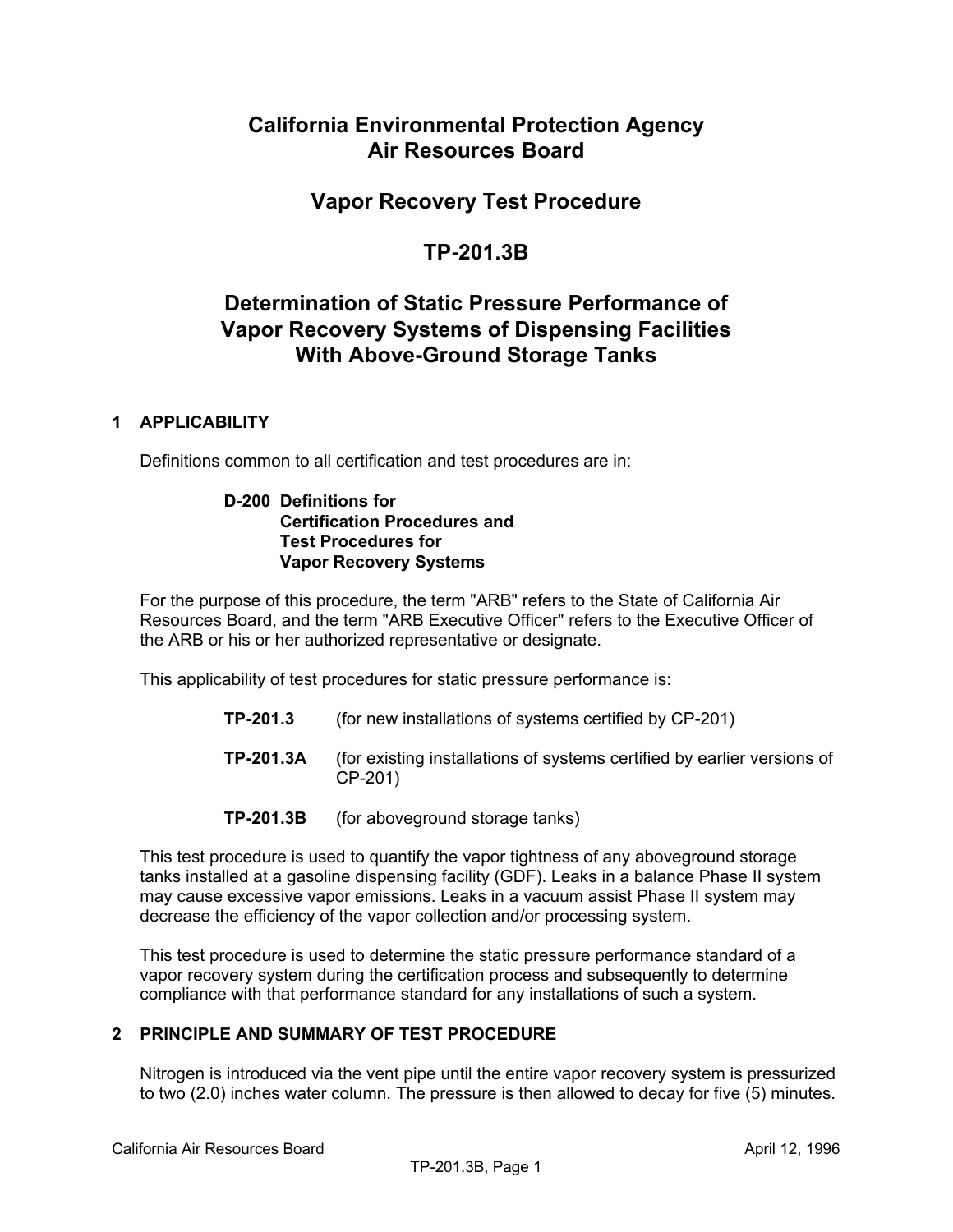The acceptability of the final pressure is based upon the vapor system ullage.

## **3 BIASES AND INTERFERENCES**

For vaulted aboveground tanks equipped with vacuum-assist Phase II systems, the processor must be isolated and the vapor system capped. Leakage at these points will indicate a system component leak.

## **4 SENSITIVITY, RANGE, AND PRECISION**

## 4.1 Sensitivity

4.1.1 Inclined Liquid Manometers and Electronic Pressure Meters

Maximum incremental graduations at, above, and below a pressure observation shall be 0.01 inches water column ("WC).

Each such graduation shall be defined as the resolution,  $P_{Res}$ , of a pressure observation.

The maximum bias shall be plus-or-minus one-half percent  $(\pm 0.5\%)$  of full-scale.

4.1.2 Mechanical Spring Diaphragm Pressure Gauges

The minimum diameter of the pressure gauge face shall be 4 inches.

Maximum incremental graduations at, above, and below a pressure observation shall be 0.05 "WC.

Each such graduation shall be defined as the resolution,  $P_{Res}$ , of a pressure observation.

The maximum bias shall be plus-or-minus two percent  $(\pm 2\%)$  of full-scale.

- 4.2 Range
- 4.2.1 Pressure

The pressure range in Table 1 is 0.16 to 1.93 inches water column ("WC).

4.2.2 Volume Flow

The minimum and maximum nitrogen feed-rates, into the system, shall be one (1) and five (5) CFM, respectively.

4.3 Precision

The precision of a pressure observation shall affect the compliance status of a system as described below, where:

 $P_{\text{real}}$  = pressure requirement, at a specified time, per the appropriate certification procedure, rounded to the nearest integral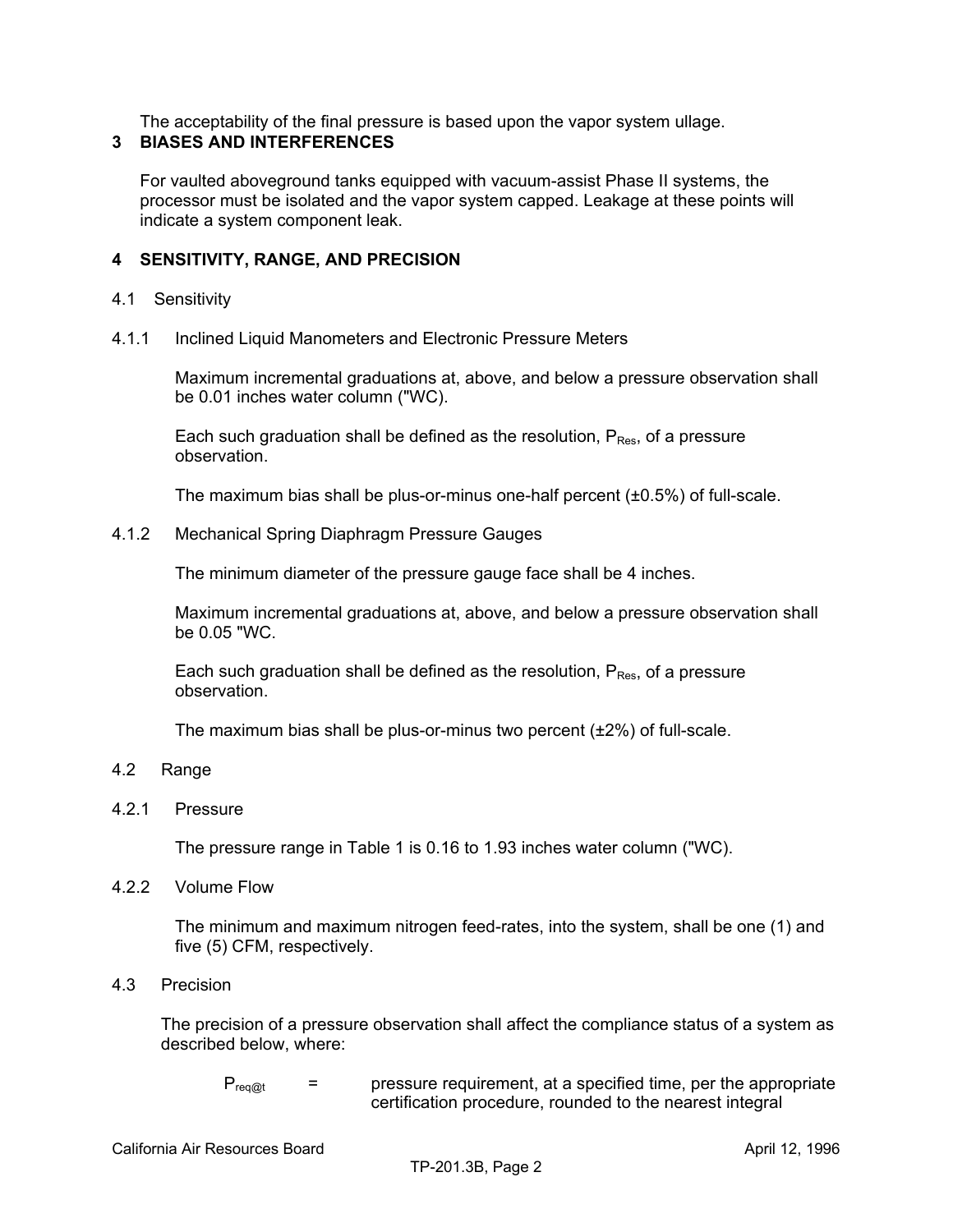and

 $P_{\text{obs@t}}$  = pressure observation, at the specified time.

The precision for a pressure observation shall be one-half of  $P_{Res}$ .

 $P_{obs@t}$  shall be an integral multiple of  $P_{Res}$ .

Non-Compliance with a pressure requirement shall be determined when, at a specified volume flow:

 $P_{\text{Reg@t}}$  -  $P_{\text{Obs@t}} \geq P_{\text{Res}}$ .

### **5 EQUIPMENT**

5.1 Pressure Meters

At least two types of pressure meters can meet the specifications of § 4:

- (1) inclined liquid manometers and
- (2) electronic meters using pressure transducers.
- 5.2 Nitrogen

Use commercial grade nitrogen in a high pressure cylinder, equipped with a two-stage pressure regulator and a one psig pressure relief valve.

5.3 Vent Pipe Pressure Assembly

See Figure 1 for example.

5.4 Stopwatch

Use a stopwatch accurate and precise to within 0.2 seconds.

### **6 CALIBRATION PROCEDURE**

Follow manufacturers instructions.

### **7 PRE-TEST PROTOCOL**

7.1 Location of Test Site

Prototype systems will be located within 100 miles of Sacramento for testing. Other locations may be accepted at the discretion of the ARB Executive Officer.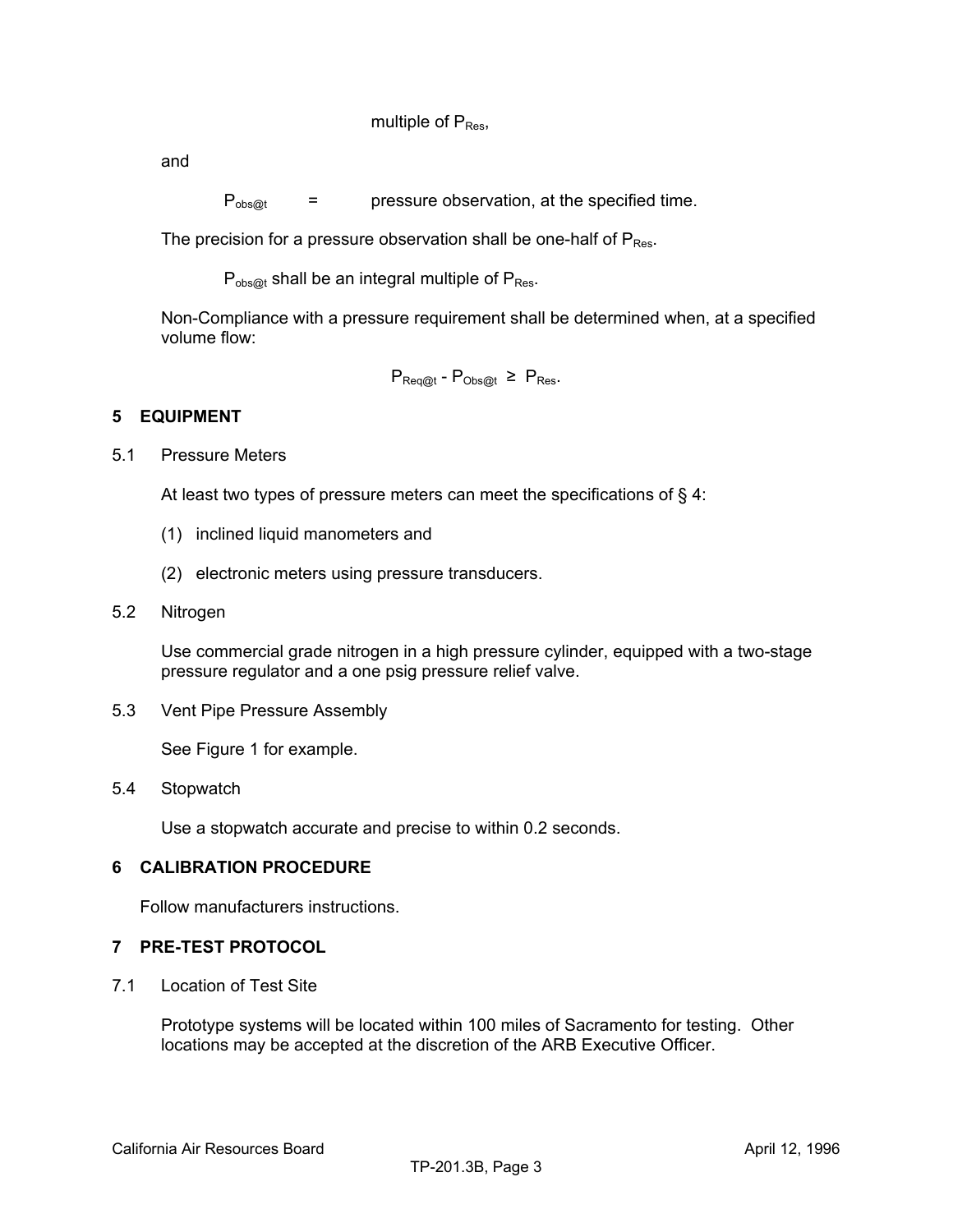### 7.2 Specification of Test, Challenge, and Failure Modes

The specification of test, challenge, and failure modes such as the number of liquid transfer episodes, volume and volumetric rate of liquid transfer, storage tank volumes, etc. shall be done according to the principles of CP-201 § 5 for the testing and evaluation of vapor recovery equipment.

7.3 System and Facility Preparation

System equipment and components shall be completely operational and any storage tanks involved in the test shall be filled to the appropriate volume a minimum of 24 hours prior to the scheduled test.

In addition, the system and facility shall be prepared to operate according to any specified test, challenge, and failure modes.

- 7.4 Specific Pre-Test Protocol Items
	- (1) Dispensing shall not take place during the test. There shall have been no bulk drops into the storage tanks within the three hours prior to the test.
	- (2) Measure the gasoline volume in each aboveground storage tank and determine the actual capacity of each storage tank. Calculate the ullage space for each tank by subtracting the gasoline volume present from the actual tank capacity. The minimum ullage during the test shall be 25 percent of the tank capacity or 300 gallons, whichever is greater. If applicable, the vent pipes may be manifolded during the test to achieve the required ullage.
	- (3) For two-point Phase I systems this test shall be conducted with the dust cap removed from the vapor coupler. This is necessary to insure the vapor tightness of the vapor poppet.
	- (4) For coaxial Phase I systems this test shall be conducted with the dust cap removed from the Phase I coupler. This is necessary to insure the vapor tightness of the vapor poppet.
	- (5) If the Phase I containment box is equipped with a drain valve, the valve assembly may be cleaned and lubricated prior to the test. This test shall, however, be conducted with the drain valve assembly installed.
	- (6) Carefully remove the vent pipe pressure/vacuum valve. Install the vent pipe pressure assembly (see Figure 1).

### **8 TEST PROCEDURE**

The facility and system shall be prepared to operate according to any specified test, challenge, and failure modes.

This test procedure is based on direct measurements only; no sampling, recovery, or analysis is involved.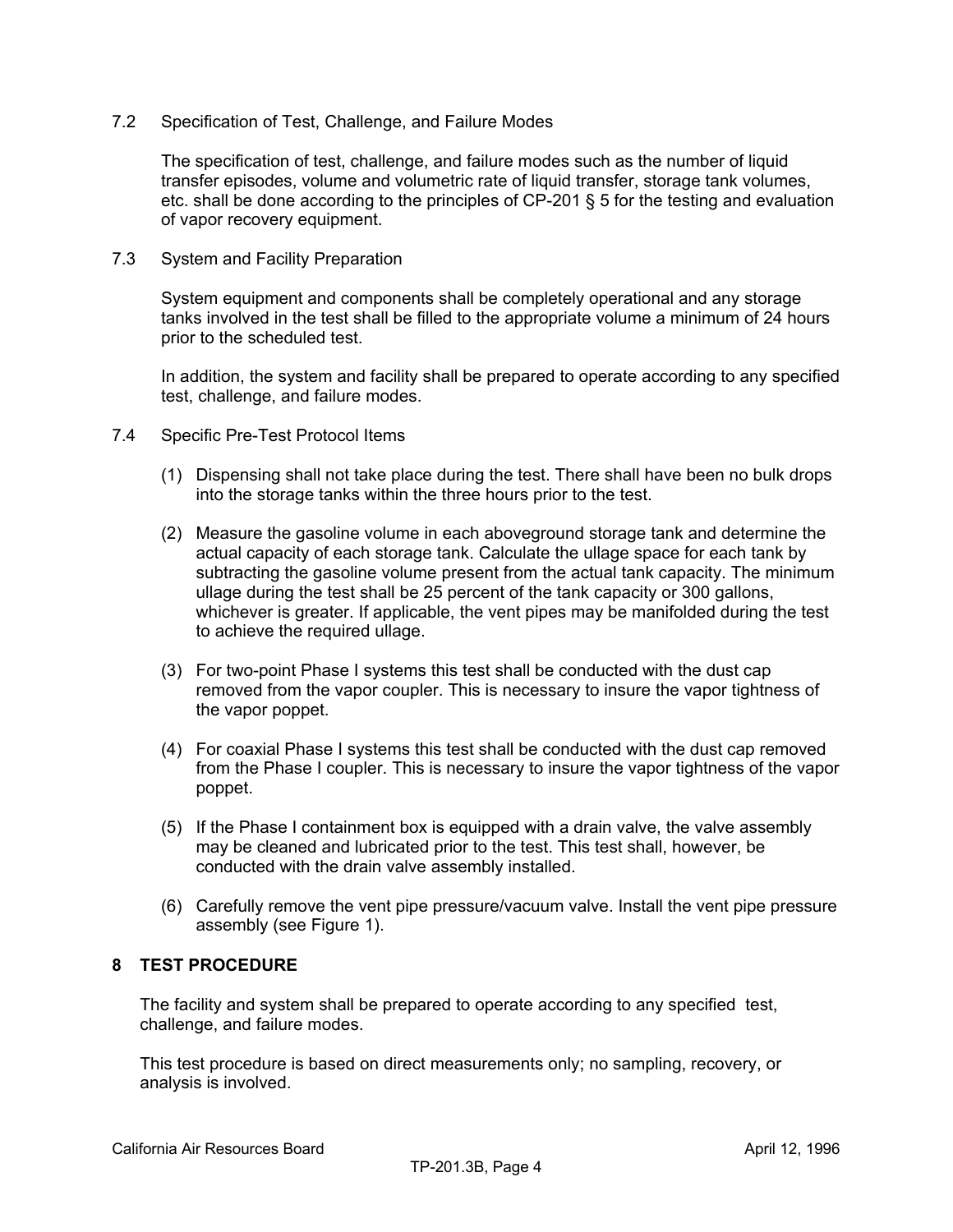- (1) Open the nitrogen gas supply valve, regulate the delivery pressure to at least 5 psig, and pressurize the vapor system (or subsystem for individual vapor return line systems) to or slightly above 2 inches water column. It is critical to maintain the nitrogen flow until both flow and pressure stabilize, indicating temperature and vapor pressure stabilization in the tanks. Close the nitrogen supply valve.
- (2) Check the vent pipe pressure assembly using leak detecting solution to verify that the test equipment is leak tight.
- (3) Re-open the nitrogen supply valve, and reset the tank pressure to reestablish a pressure slightly greater than 2 inches water column. Close the nitrogen supply valve and start the stopwatch when the pressure reaches an initial pressure of 2.0 inches of water column.
- (4) At one-minute intervals during the test, record the system pressure. After five minutes, record the final system pressure. See Equation 11.1 or Table 1 to determine the acceptability of the final system pressure results.
- (5) If the system failed to meet the criteria set forth in Table 1, repressurize the system and check all accessible vapor connections using leak detector solution or a combustible gas detector. If vapor leaks in the system are encountered, repair or replace the defective component and repeat the test.
- (6) If the compartments in the vaulted tanks are not manifolded, repeat the test for each of the compartments, using the appropriate vent pipe.
- (7) Carefully remove the vent pipe pressure assembly. Allow any remaining pressure to be relieved through vent pipe(s) to minimize exposure to benzene. Keep all potential ignition sources away from the vent pipe(s). Carefully reinstall the pressure/vacuum relief valve.
- (8) Use Equation 11.1 or Table 1 to determine the compliance status of the facility by comparing the final five minute pressure with the minimum allowable pressure.

# **9 QUALITY ASSURANCE / QUALITY CONTROL (QA/QC)**

This section is reserved for future specification.

## **10 RECORDING DATA**

This section is reserved for future specification.

## **11 CALCULATING RESULTS**

### **Minimum Allowable Pressure**

The minimum allowable pressure after five (5) minutes, with an initial pressure of 2.0 inches H<sub>2</sub>O, shall be calculated as shown below, or obtained from Table 1:

$$
P_2 = 2e^{(-760.490/Vu)}
$$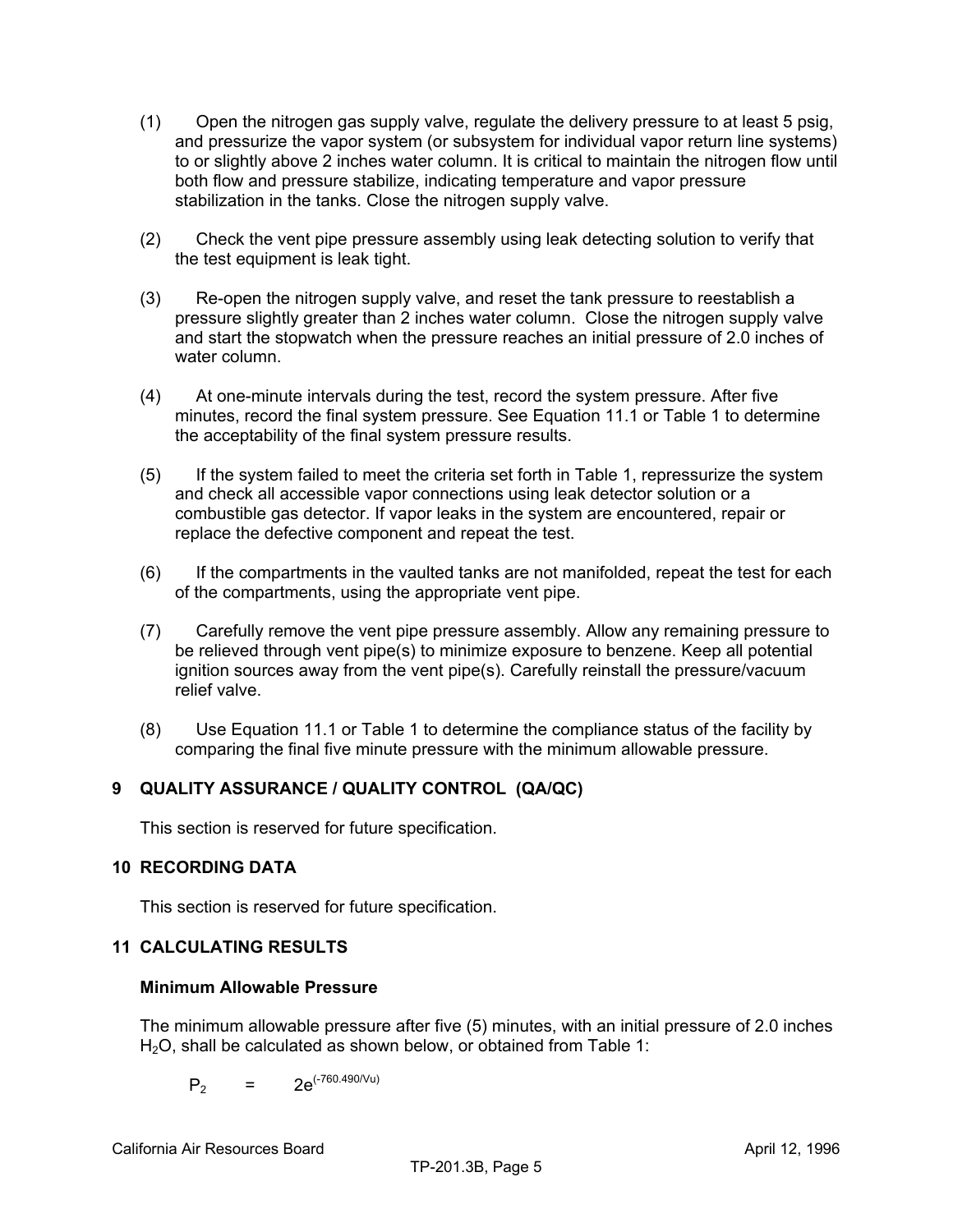where:

| P <sub>2</sub> | $=$ | The minimum pressure after 5 minutes, inches $H_2O$ |
|----------------|-----|-----------------------------------------------------|
| V.             | $=$ | The ullage of the system, gallons                   |
| e              | $=$ | Constant equal to 2.71828                           |
| 2              | $=$ | The initial starting pressure, inches $H_2O$        |
| -760.490       | $=$ | Decay constant for a 5 minute test                  |

### **12 REPORTING RESULTS**

The calculated ullage and system pressures for each five minute vapor recovery system test shall be reported as shown in Figure 2. Be sure to include the Phase II system type, whether the system is manifolded, and the one-minute pressures during the test.

### **13 ALTERNATIVE TEST PROCEDURES**

Test procedures, other than specified above, shall only be used if prior written approval is obtained from the ARB Executive Officer. In order to secure the ARB Executive Officer's approval of an alternative test procedure, the applicant is responsible for demonstrating to the ARB Executive Officer's satisfaction that the alternative test procedure is equivalent to this test procedure.

- (1) Such approval shall be granted on a case-by-case basis only. Because of the evolving nature of technology and procedures for vapor recovery systems, such approval shall not be granted in subsequent cases without a new request for approval and a new demonstration of equivalency.
- (2) Documentation of any such approvals, demonstrations, and approvals shall be maintained in the ARB Executive Officer's files and shall be made available upon request.

### **14 REFERENCES**

This section is reserved for future specification.

### **15 EXAMPLE FIGURES, FORMS AND TABLES**

See TP-201.3 for figures.

#### **Note:**

Further procedural details, figures, forms, and tables are provided in the other test procedures; such can be used after appropriate modifications for novel aspects of a tested system have been made, on a case-by-case basis, subsequent to an engineering evaluation.

Form 1 and Table 1 are attached for exclusive use in this procedure.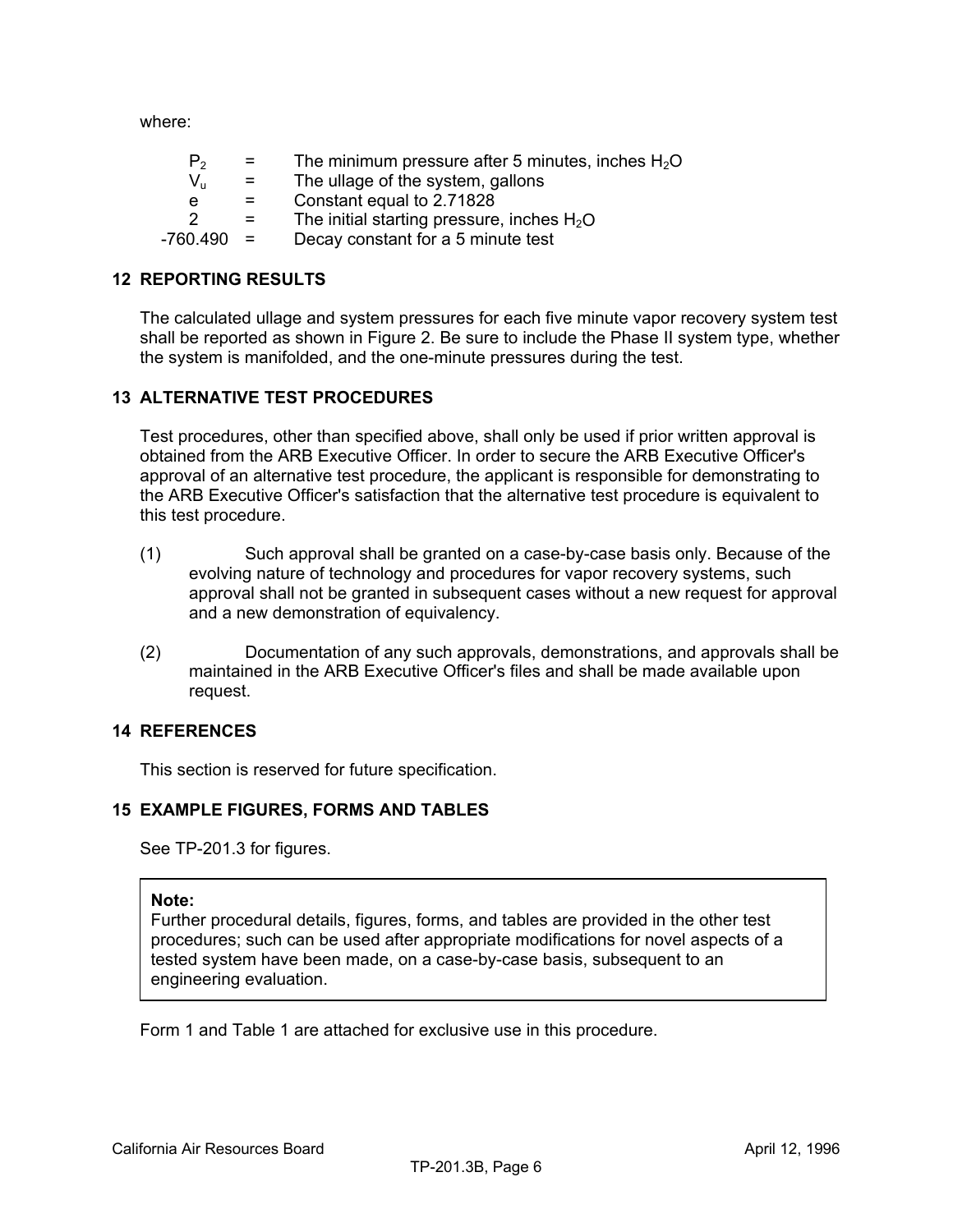### **FORM 1**

# **SUMMARY OF SOURCE TEST DATA**

|                                                                                                                                                          | SOURCE INFORMATION                                | <b>FACILITY PARAMETERS</b>        |                                     |  |  |  |
|----------------------------------------------------------------------------------------------------------------------------------------------------------|---------------------------------------------------|-----------------------------------|-------------------------------------|--|--|--|
| <b>GDF Name and Address</b>                                                                                                                              |                                                   | GDF Representative and Title      | PHASE II SYSTEM TYPE<br>(Check One) |  |  |  |
|                                                                                                                                                          |                                                   | GDF Phone No. (<br>$\rightarrow$  | <b>Balance</b><br>Hirt              |  |  |  |
| <b>Permit Conditions</b>                                                                                                                                 |                                                   | Source: GDF Vapor Recovery System | Red Jacket<br>Hasstech              |  |  |  |
|                                                                                                                                                          |                                                   | GDF#                              | Healy<br>Other                      |  |  |  |
|                                                                                                                                                          |                                                   | $A/C$ #                           | Manifolded?<br>Y<br>N<br>or         |  |  |  |
| <b>Operating Parameters</b>                                                                                                                              |                                                   |                                   |                                     |  |  |  |
| Number of Nozzles Served by Tank #1<br>Number of Nozzles Served by Tank #3<br>Number of Nozzles Served by Tank #2<br>Number of Nozzles Served by Tank #4 |                                                   |                                   |                                     |  |  |  |
|                                                                                                                                                          | Applicable Regulations:                           |                                   | VN Recommended:                     |  |  |  |
| <u>Tank #:</u>                                                                                                                                           | <b>Source Test Results and Comments</b>           | 1<br>$2^{\circ}$<br>3<br>4        |                                     |  |  |  |
| $\mathbf{1}$ .                                                                                                                                           | <b>Product Grade</b>                              |                                   |                                     |  |  |  |
| 2.                                                                                                                                                       | <b>Actual Tank Capacity, gallons</b>              |                                   |                                     |  |  |  |
| 3.                                                                                                                                                       | <b>Gasoline Volume</b>                            |                                   |                                     |  |  |  |
| 4.                                                                                                                                                       | Ullage, gallons (#2-#3)                           |                                   |                                     |  |  |  |
| 5.                                                                                                                                                       | Initial Pressure, inches $H_2O$                   |                                   |                                     |  |  |  |
| 6.                                                                                                                                                       | Pressure After 1 Minute, inches H <sub>2</sub> O  |                                   |                                     |  |  |  |
| 7.                                                                                                                                                       | Pressure After 2 Minutes, inches $H_2O$           |                                   |                                     |  |  |  |
| 8.                                                                                                                                                       | Pressure After 3 Minutes, inches $H_2O$           |                                   |                                     |  |  |  |
| 9.                                                                                                                                                       | Pressure After 4 Minutes, inches H <sub>2</sub> O |                                   |                                     |  |  |  |
| 10.                                                                                                                                                      | Final Pressure After 5 Minutes, inches $H_2O$     |                                   |                                     |  |  |  |
| 11.<br><b>Allowable Final Pressure</b>                                                                                                                   |                                                   |                                   |                                     |  |  |  |
| Test Conducted by:                                                                                                                                       |                                                   | Test Company:                     | Date of Test:                       |  |  |  |
|                                                                                                                                                          |                                                   |                                   |                                     |  |  |  |